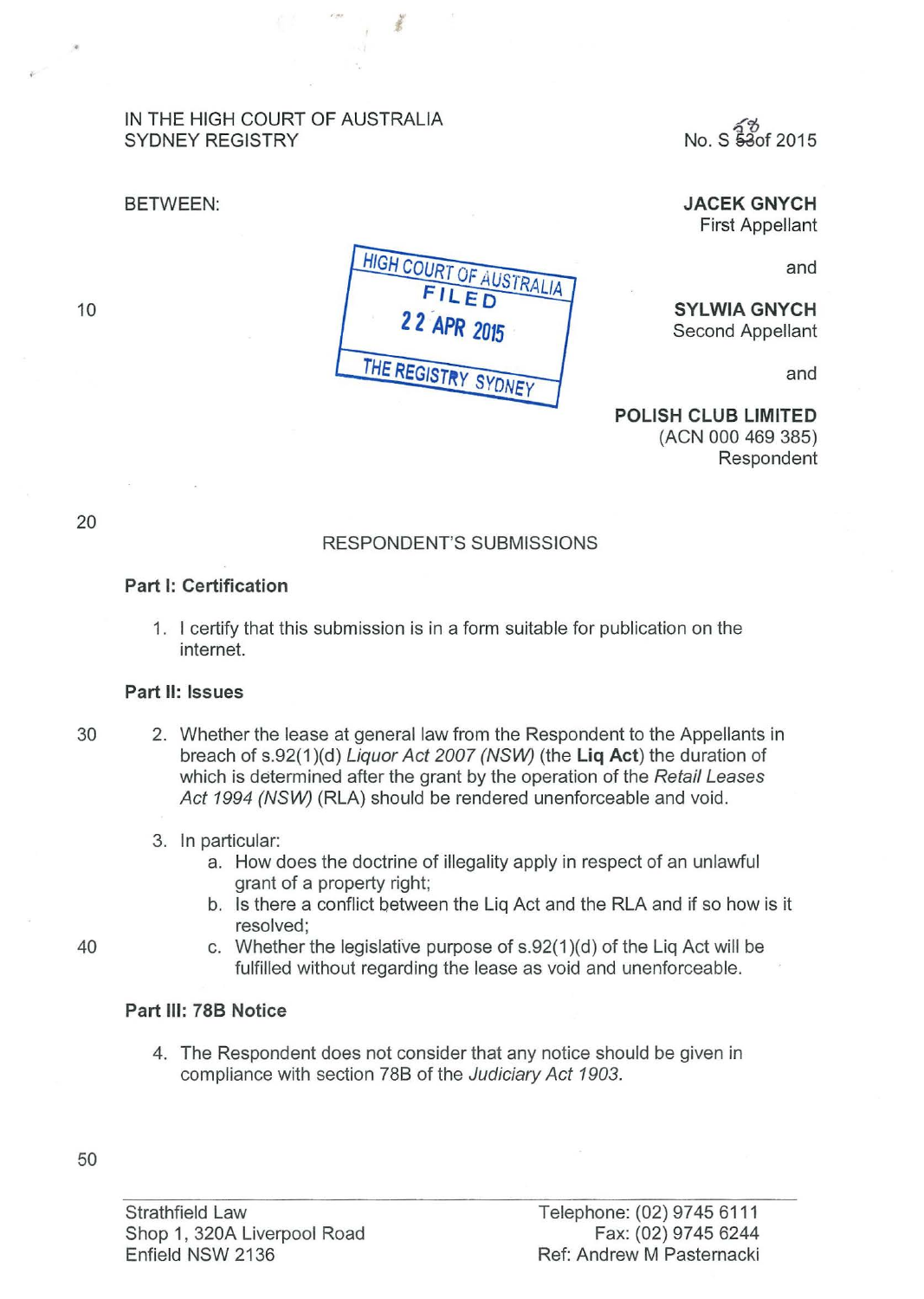### **Part IV: Material facts**

- 5. The facts set out in the Appellants submissions largely contain the facts which were not disputed on the appeal to the CA.
- 6. To the extent that any additional matters should be identified in the facts they are set out below.
- 7. The primary judge found that there was a breach of s.92(1 )(d) Liq Act. The 10 primary judge held that there was no breach of s.92(1)(c) Liq Act.
	- 8. The finding that there was a breach of s.92(1)(d) Liq Act was held to be correct on appeal.<sup>2</sup>
	- 9. The importance of the finding that there was a breach of s.92(1 )(d) of the Liq Act at first instance is that the result that flowed from that finding raised the central issue of contention on appeal.
- 10. The primary judge held that whilst there was a breach pursuant to 20 s.92(1 )(d) Liq Act, that breach did not disentitle the Appellants to the relief they sought at first instance.
	- 11. The CA held that the finding at first instance, of a breach pursuant to s.92(1)(d) Lig Act was correct. However, the CA found that the holding of the primary judge that the Appellants were nevertheless entitled to the relief they sought was not correct.

### **Part V: Applicable Provisions**

30

- 12. The bundle of Joint Legislative Provisions largely contains the legislative material that will concern the Court. However, there are at least two additional provisions that ought to be considered in addition to that contained in the bundle for contextual completeness.
- 13. Those provisions are:

s.6A of the RLA

40 s.127 of the Conveyancing Act 1919 (NSW)

 $1$  Gynch v Polish Club Limited [2013] NSWSC at  $[44]-[45]$  - AB p 786.

 $2$  Polish Club Limited v Gynch [2014] NSWCA 321 at [57] - AB p 832.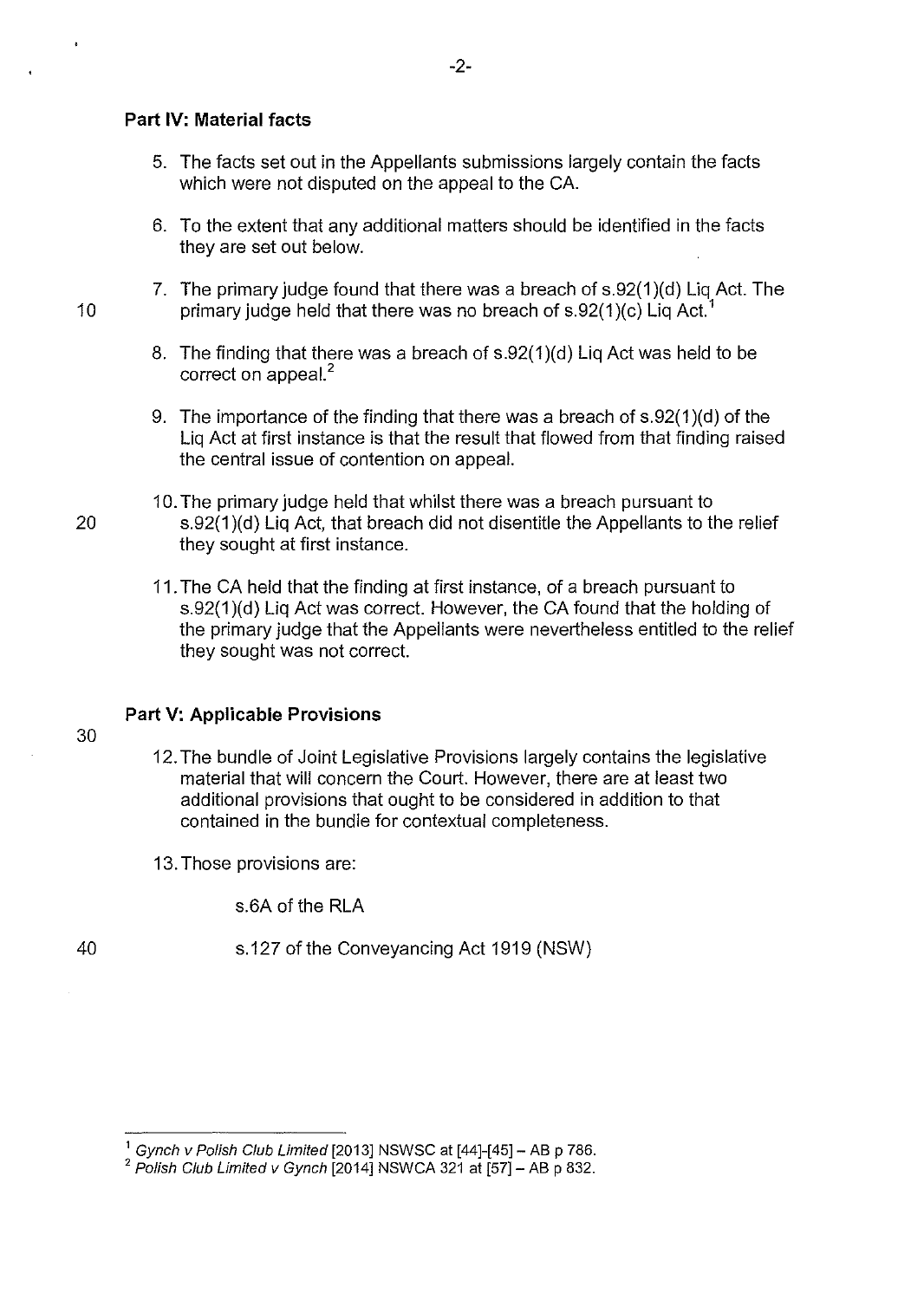## **Part** VI: **Argument**

- 14. The manner in which ground 1 is expressed (the foundation of the other grounds of appeal) discloses a fundamental misunderstanding of the legal relationship of the parties and of the operation of the RLA upon that relationship in so far as it is asserted that it *creates* a lease. That is wrong.
- 15. The analysis which leads to the consideration of the question of the interaction of two New South Wales laws can only occur after a proper 10 examination of the relationship between the parties and an understanding of the RLA.
	- 16. The appellant asserts in ground 1 that the decision of the CA was to render void a five year lease created by operation of the RLA.
- 17. The RLA does not create the Lease the subject of these proceedings. Rather the RLA provides a regime that governs leases of a particular kind, being "retail shop leases" so as to make "provision respect to the leasing of certain retail shops and the rights and obligations of lessors and lessees of 20 those shops, and for other purposes".<sup>3</sup>
	- 18.As the Minister, Mr Chappell's second reading speech of the Retail Lease Bill in the Legislative Assembly on 20 April 1994 emphasized, this legislation is not aimed at creating leases but addressing issues that arise as between lessor and lesses:

The bill I have introduced today is intended to foster good leasing practices in the retail industry, nothing more and nothing less. The Government does not wish to interfere in commercial agreements between two parties. It seeks to ensure that retail leasing agreements are explicit as to the requirements of both parties and that they are entered into from a position of reasonably equal negotiating strength. Where an agreement does end in dispute, the bill provides for cost effective and timely dispute resolution*<sup>4</sup> .* 

19. Section 7 of the RLA gives effect to the words of the Minister by entrenching the operation of the Act despite the provisions of a lease and providing that a provision of a lease (not the lease as a whole) is void to the extent that the provision is inconsistent with a provision of the Act.<sup>5</sup>

40

30

20. Section 7 of the RLA is illustrative of the fact that the Act does not create the lease between the parties but rather governs the provisions or terms of the lease to which the Act applies by providing that where those provisions or terms are inconsistent with the Act, the Act is paramount.

<sup>&</sup>lt;sup>3</sup> Retail Leases Act 1994 (NSW), Long Title.

<sup>&</sup>lt;sup>4</sup> New South Wales, Parliamentary Debates, Legislative Assembly, 20 April 1994, p 1547-1548 (Mr Raymond Chappell) – annexed to submissions.

Retail Leases Act 1994 (NSW), s.7 - Tab 2, Joint Legislative Provisions.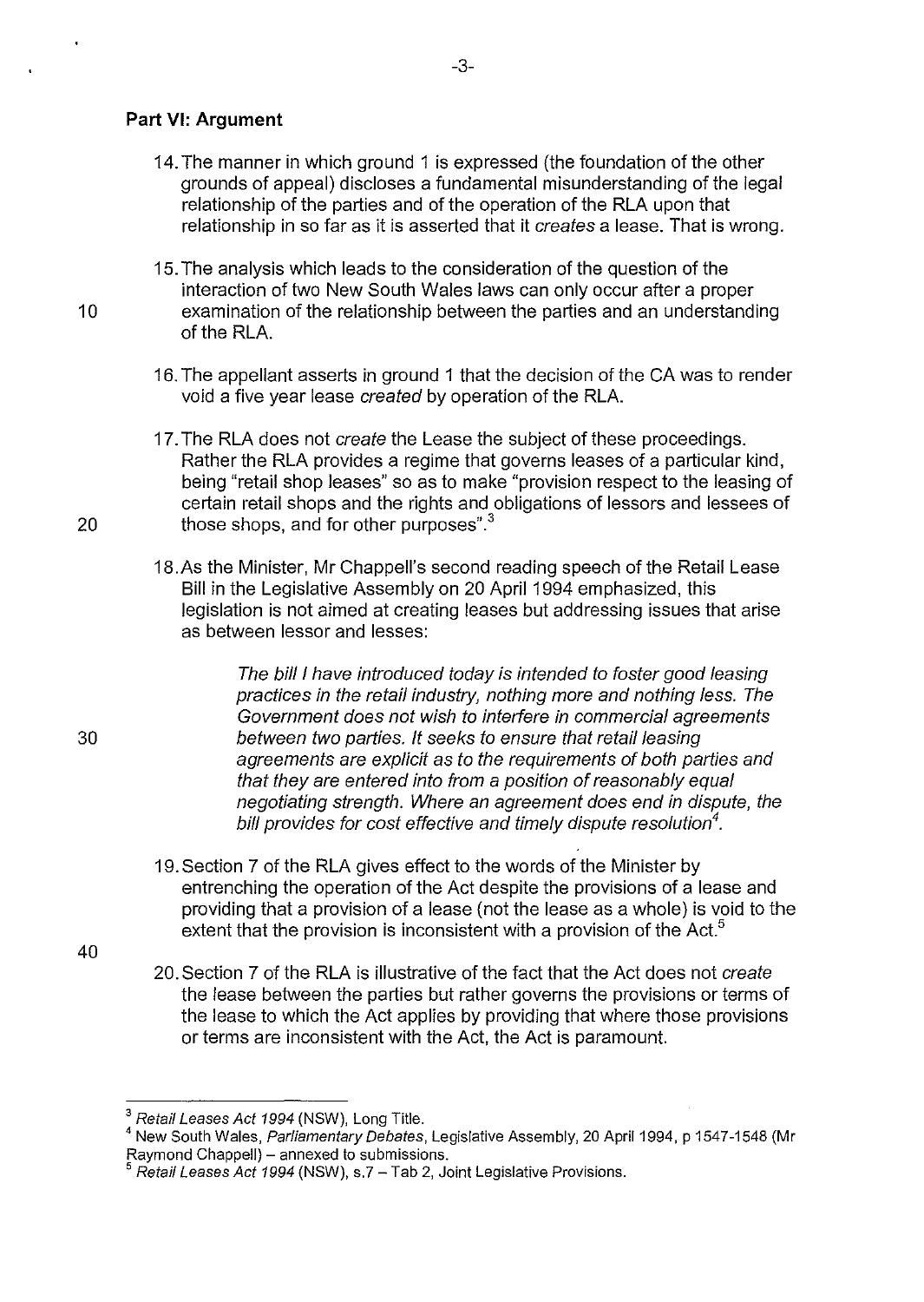- 21. The Respondent does not dispute with the finding both at first instance and on appeal in theCA that the RLA applies to the Lease the subject of the proceedings. However, to characterize the operation of the RLA in particular sections 8 and 16 as creating the Lease between the parties is to misunderstand the role played by the RLA when the Act was invoked by the Appellants.
- 22. Section 8(1) of the RLA describes when "a retail shop lease is considered to have been entered into  $\cdot$ <sup>6</sup>. That is to say not whether a lease exists 10 between parties or its terms, but rather indentifies the time at which a qualifying retail shop lease commences. Section 16 of the RLA provides the minimum term for a retail shop lease that is caught by the operation of the RLA is to be no less than 5 years.<sup>7</sup>

### **A Lease- Some Observations**

- 23. A lease is a contract as well as the grant of an estate in the land. The right  $\cdot$ of exclusive possession gives the tenant control of the premises at all times $^8$ , but it means more than having a right of sole occupation $^9$ . Exclusive 20 possession is secured by the right of the lessee to maintain ejectment and trespass<sup>10</sup>. The term "exclusive possession" refers to the right to legal possession<sup>11</sup>. A reservation to the landlord, either by contract or statute, of a limited right of entry, for example, to view or repair, is consistent with the grant of exclusive possession<sup>12</sup>, although there was no such reservation claimed or asserted by the appellants in this case.
- 24. The reservation is needed because without it there is no such right. Subject to such reservations, a tenant can exclude his or her landlord as well as strangers from the leased premises $13$ . Submissions are made in response 30 to the appellants' submissions at [85] to [92].

# **Analysis of the relationship between the parties**

- 25. The proper analysis of the relationship between the Appellants and the Respondent follows.
- 26. The Appellants entered into possession of the restaurant area on 31 March  $2012^{14}$

<sup>40</sup> 

Retail Leases Act 1994 (NSW), s.8 - Tab 2, Joint Legislative Provisions.

Retail Leases Act 1994 (NSW), s.16 - Tab 3, Joint Legislative Provisions.

 $8$  Radiach v Smith (1959) 101 CLR 209; McTiernan J at 214, Windeyer J at 222.

 $<sup>9</sup>$  Ibid at 223.</sup>

 $10$ <sub>lbid</sub>.

<sup>&</sup>lt;sup>11</sup> Western Australia v Ward (2002) 213 CLR 1 at [502].

<sup>&</sup>lt;sup>12</sup> Radiach at 222

 $13$  lbid.

 $14$  Polish Club Limited v Gynch [2014] NSWCA 321 - AB p 812 - 813.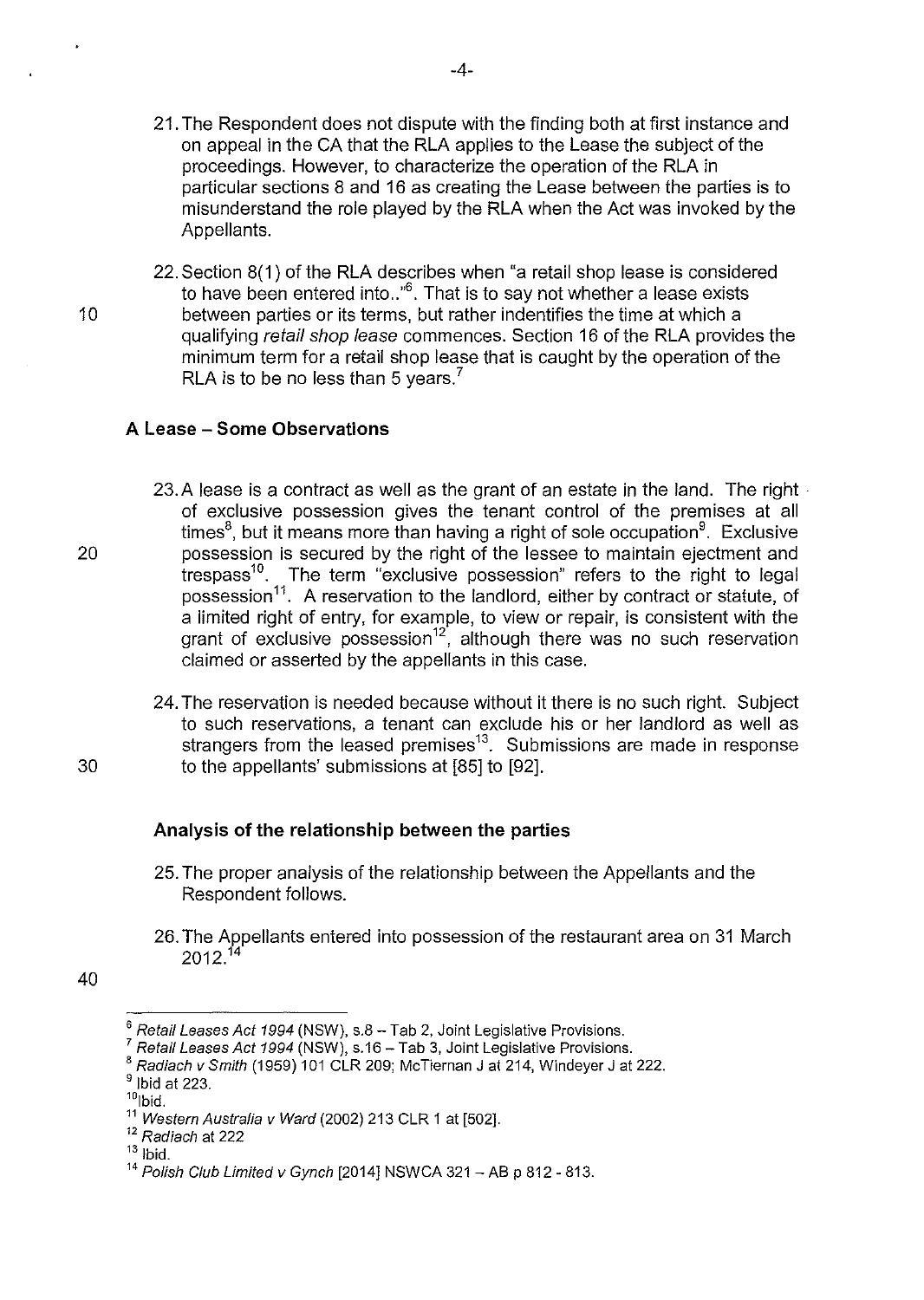- 27. That possession of the restaurant area was exclusive possession.<sup>15</sup>
- 28. No concluded agreement existed between the parties as to the terms or duration of the possession of the restaurant area.<sup>16</sup>
- 29. The entry into exclusive possession of the restaurant area created a lease at general law. $17$
- 30. The duration of the Lease was terminable at the will of either party by one 10 months notice in writing expiring at any time (by virtue of s.127 Conveyancing Act 1919).
	- 31.As there were no agreed terms or conditions with respect to the duration of the tenancy, no application was made to the Office of Liqour Gaming and Racing (the **Authority)** for consent for the Lease.
	- 32. The RLA did not apply to the Lease at this point in time as the term of the Lease was less than 6 months (see s.6A RLA).
- 20 33. On 31 March 2013, the Appellants had been in possession of the restaurant area without interruption for 1 year, the effect of possession for at least this period of time meant that the RLA had the potential to apply (see s.6A(2) of the RLA). The RLA applied, effectively retrospectively from the date of entering into possession.
- 34. Section 16 provides that a minimum 5 year term will apply to a retail shop lease unless the lessor provides a certificate to the lessee indicating that s.16 of RLA does not apply,<sup>18</sup> but s.6A(4) of the RLA provides that s.16 does not apply to a lease which is caught by the Act by virtue of 12 months 30 possession unless the lessee decides to elect to have the benefit of 16, that is until such time as the lessee gives notices of that decision.
	- 35. On 7 July 2013 the Appellants gave notice and thus elected to have the benefit of s.16 of the RLA.
	- 36. The Lease remained in breach of the Liq Act, the terms remained not agreed and the duration is "fixed" by operation of s.16 of the RLA for a total period of 5 years.
- 40 37. That is the proper analysis to determine the true question to this Court to determine the intersection of the RLA and the Liq Act and the doctrine of illegality.
	- 38. The operation of the RLA on this Lease makes a difference as to the power of a party to terminate on 30 days notice or remain in breach of the Liq Act

 $15$  Polish Club Limited v Gynch [2014] NSWCA 321 - AB p 816 and 839.

 $16$  Polish Club Limited v Gynch [2014] NSWCA 321 - AB p 812; Gynch v Polish Club Limited [2013] NSWSC 1249- AB p 773.

<sup>7</sup> Polish Club Limited v Gynch [2014] NSWCA 321 - AB p 839.

 $18$  Retail Leases Act 1994 (NSW), s.16 - Tab 3 Joint Legislative Provisions.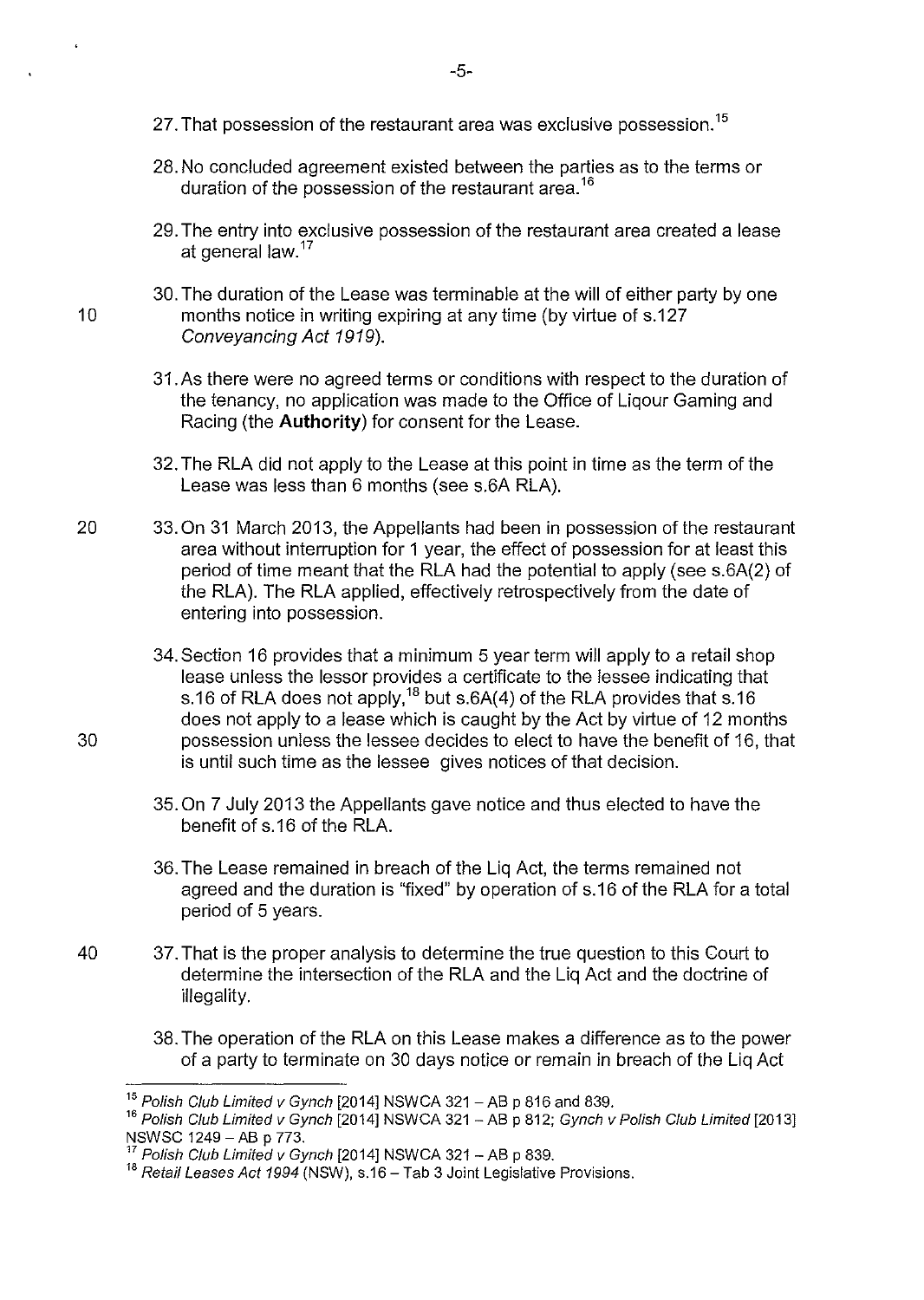for the balance of the 5 year term imposed by s.16 of the RLA after notice from the Appellants.

39. The judgment of the CA is consistent with authority propounded by this Court that a court may in certain circumstances render an agreement unenforceable for statutory illegality.

# **Conflict of Laws**

10 40. The grounds of appeal raised by the Appellant and its submissions imply a potential conflict in the operation of sections 8 and 16 of the RLA and section 92(1)(d) of the Lig Act. At [32] the Appellant submits that "the decision of the CA has had the effect of frustrating the implementation of the legislative purpose inherent in the RLA". The Appellant appears to be arguing that a lease created by statute (the RLA) cannot be thwarted by a prohibition on leasing under another statute (the Liq Act).

41. The Appellant's submission proceeds two bases: first, that the RLA "creates" a lease; and, secondly, that the findings of theCA do not lead to a 20 harmonious construction of the provisions of the two Acts.

- 42.As to the issue of the RLA creating a lease, such a view ought to be rejected for the reasons expounded elsewhere in these submissions.
- 43. The Appellant submits at [94] of its submissions that the CA at [77] relies on the decision in Radaich v Smith (1959) 101 CLR 209 at 222 as support for the proposition that a common law lease required an agreement for a period of a term that is certain (or capable of being certain). With respect, theCA does not so express and merely identifies Radaich as an example to be 30 observed. The decision in Radaich is authority for the proposition that the only essential element for the formation of a lease is the grant of exclusive possession over a particular area. Such circumstances existed in this case.
	- 44. The mere fact that a statutory provision has the effect of implying a term into the lease does not have the effect of creating a new lease pursuant to the statute, nor does it convert the lease at common law into a creature of statute. This is because the lease must already exist before the RLA has any work to do.
- 40 45.As a result, no conflict arises between laws arise. Rather the conflict in this case is between the existence of a lease at law (albeit with terms determined by statute) and a statutory provision restricting its lawful grant.
	- 46. Even assuming the Appellant was correct and that a conflict of laws arose, the decision of the CA has had the effect of resolving that conflict (even if inadvertently) in accordance with relevant authority.
- 47. There is no doubt that if conflicts between laws can be resolved by employing a harmonious construction of the relevant provisions then that is 50 to be the preferred course: see the discussion in Commissioner of Police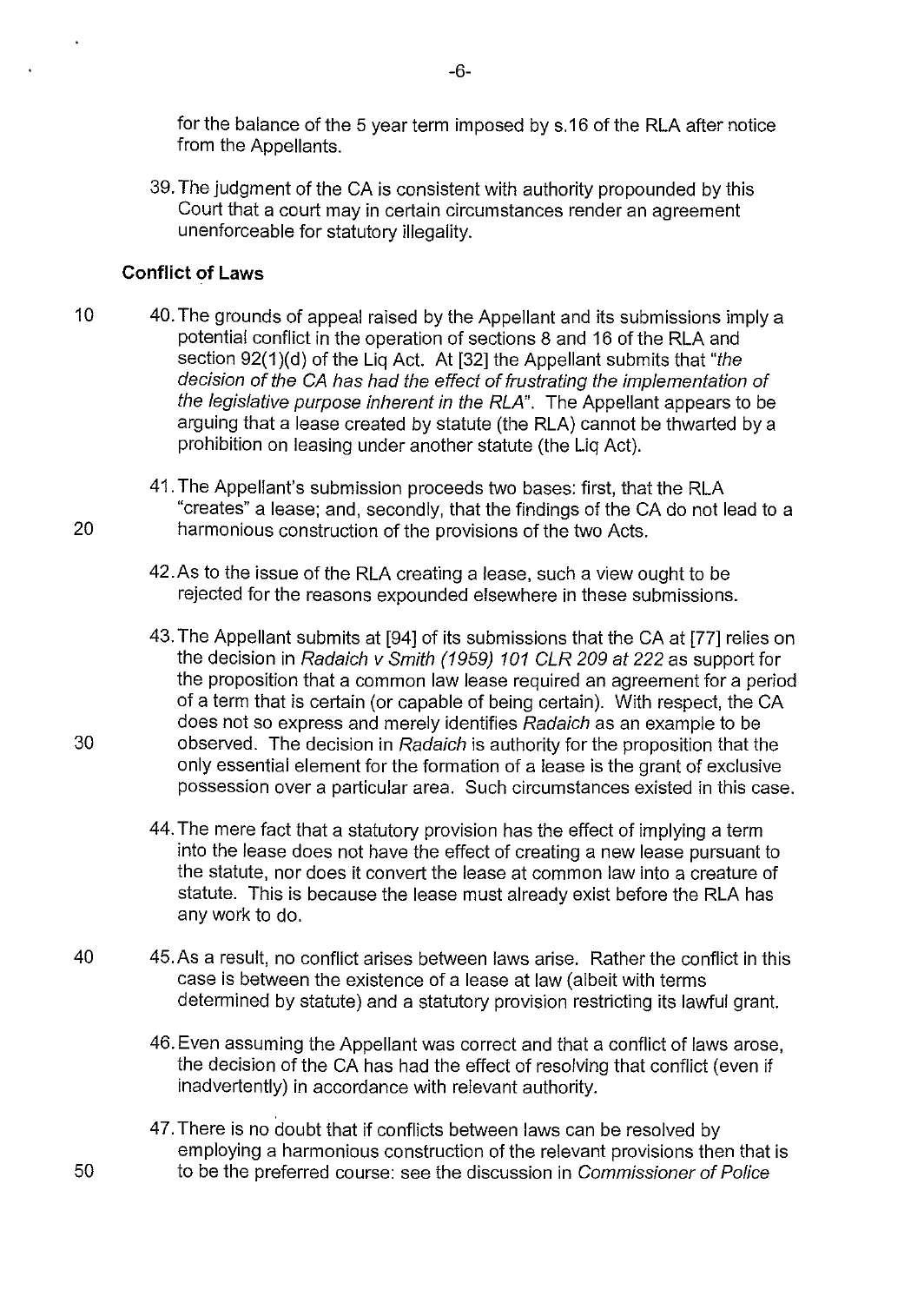(NSW) v Eaton (2013) 252 CLR 1 at [99]ff. However, where such a construction is not available, as a matter of general principle, the Court must consider whether the relevant provisions are general or specific and which is the more recent in time. Three possible outcomes arising from these considerations were identified in Associated Minerals Consolidated Limited v Wyong Shire Council (1974) 2 NSWLR 681 at 686:

In its wider presentation the argument raises the issue, which frequently arises, of the interrelation in law of two statutes whose field of application is different, where the later statute does not expressly repeal or override the earlier. The problem is one of ascertaining the legislative intention: is it to leave the earlier statute intact, with autonomous application to its own subject-matter; is it to override the earlier statute in case of any inconsistency between the two; is it to add an additional layer of legislation on top of the pre-existing legislation, so that each may operate within its respective field?

20 ... even where the earlier statute deals with a particular and limited subject-matter which is included within the general subject-matter with which the later statute is concerned, it is still a matter of legislative intention, which the courts endeavour to extract from all available indications, whether the former is left intact, or is superseded, and the cases in which the latter has been held are almost as numerous as the former.

48. The Liq Act is both the more specific provision and the more recent in time.

49. The absence of a statutory provision that the consequence of a breach of the Liq Act is to void a lease does not resolve the matter. As observed in Eaton at [99]ff (citations omitted):

> Application of the principle of harmonious construction to the construction of provisions within different statutes can be difficult where a legislature does not "state an intention either that the two statutory regimes should both apply ... or that [one] regime should apply to the exclusion of the [other]".

Application of the principle of harmonious construction to the construction of provisions within different statutes is much more straightforward where it is the stated intention of the legislature that the two statutory regimes should both apply. The two statutory regimes might be "so plainly repugnant" that "effect cannot be given to both at the same time" (120). The result produced by giving effect to the statement of intention might be so improbable or inconvenient in light of a policy inhering in one or other of the statutory regimes as to require the statement of intention to be read as implicitly

30

10

40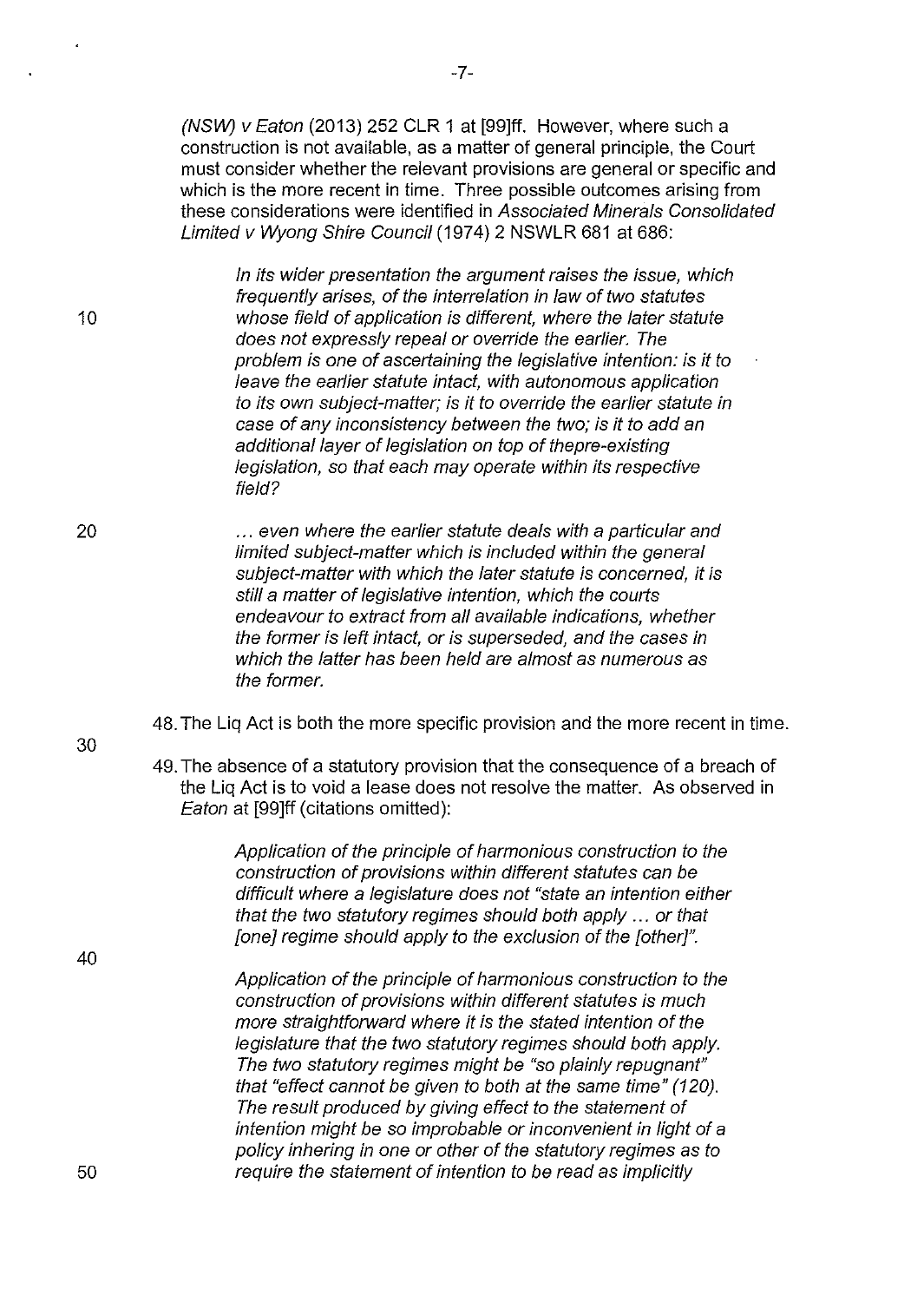qualified in a way that conforms to that policy (121). But if that is not so, the stated intention of the legislature is the beginning and end of the matter (122). Both statutory regimes apply.

- 50. The legislative intention is paramount to resolving any conflict. In the instant case, the CA undertook an analysis of the competing legislative intentions of the RLA and the Liq Act and determined at [81]:
- when one considers the legislative purpose of the relevant provisions of the Liquor Act as well as the policy behind the subject prohibitions, then it follows that the prohibition stated expressly in the statutory text of s 92 requires the conclusion that any lease caught by that provision is not to be enforced by the courts.
	- 51.1n summary, there is no relevant conflict of laws, but even assuming there was, such conflict was effectively and correctly resolved by the CA.

# **Doctrine of illegality**

- 52. It is common ground between the parties that the Lease was in breach of s.92(1)(d) of the Liq Act. That breach of the prohibition of the grant of the Lease gives rise to the question of illegality.
- 53. The principles that govern the approach to the issue of illegality have been stated by this Court on a number of occasions.
- 30 54. It has long been established that a contract whose making or performance is illegal will not be enforced.<sup>19</sup>
	- 55. The courts must not condone or assist a breach of statute, nor must they help to frustrate the operation of a statute.<sup>20</sup>
- 56.1n circumstances where the statute does not declare or indicate that rights arising out of a illegal transaction are unenforceable such a sanction is justified where it is proportionate to the seriousness of the illegality involved, to be determined with reference to the statute its terms and the policy said 40 to be contravened. $21$ 
	- 57. The statute must always be the reference point for determining the seriousness of the illegality.<sup>22</sup>

10

<sup>&</sup>lt;sup>19</sup> Miller v Miller (2011) 242 CLR 446, 457.

<sup>&</sup>lt;sup>20</sup> Nelson v Nelson (1995) 184 CLR 538, 611.

 $21$  Ibid, 611 - 610.

 $22$  Ibid, 613.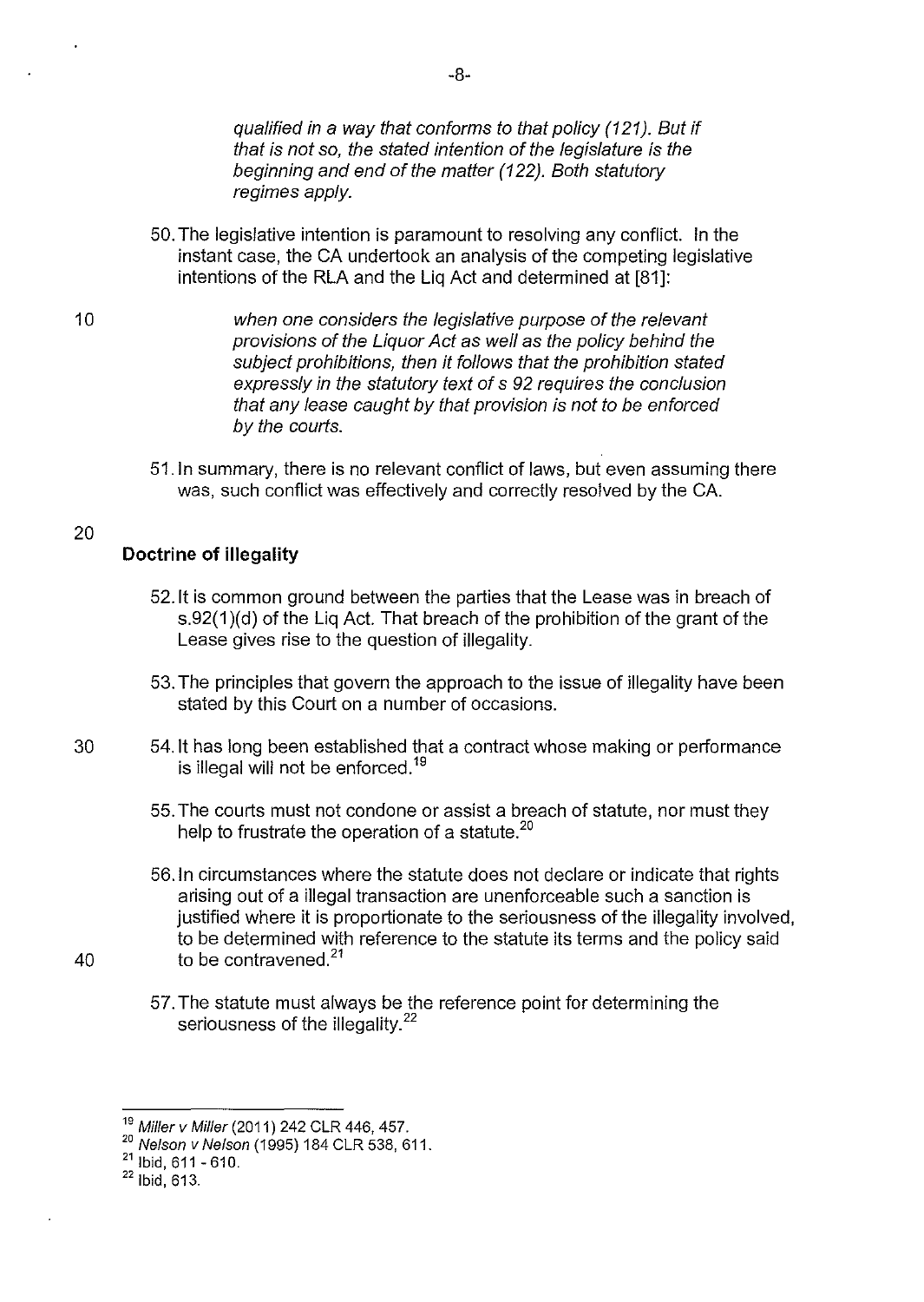- 58. Moreover imposition of the civil sanction must further the purposes of the statute and must not impose a further sanction the unlawful conduct if Parliament has indicated that the sanction imposed by the statute are sufficient to deal with the conduct that breaches of aids the operation of the statute and its policies.<sup>23</sup>
- 59. Essential to taking account of the manner in which illegality may arise requires a court to discern from the scope and purpose of the statute of whether the legislative purpose will be fulfilled without regarding the 10 contract or trust as void and unenforceable.<sup>24</sup>
	- 60. The task of a court seeking to discern from the statute whether or not the contract or trust may remain enforceable brings with it the converse consideration that the court may ultimately conclude that the obligation created cannot be enforced by the court because of the frustration of the legislative purpose to which the statute is directed.<sup>25</sup>
- 61. The Appellants submit at [33] that "a contract made in breach of the statutory provision ought not be rendered void or unenforceable unless it is 20 the intention of the legislature to create such an outcome". McHugh J in Nelson v Ne/son(1995) 184 CLR 538, is cited in support of that proposition. However, the particular reference relates to McHugh J in discussing the rigidity of the Bowmakers rule prior to discussing why a less rigid rule for approaching illegality ought to be adopted.<sup>26</sup>
	- 62. The Appellants submit at [36]-[39] that certain precepts of statutory construction are to be applied when a court is seeking to discern from the scope and purpose of the statute whether the legislative purpose will be fulfilled without regarding the contract as void and unenforceable.
	- 63. With respect to the Appellants submissions at [36]-[39] they conflate the issue of statutory construction with an attempt to discern the scope and purpose of the legislative provision that renders illegal the contract. The Appellants submission fails to have regard to the statements of this Court in Miller v Miller (2011) 242 CLR 446 at 459 and more recently in Equuscorp Pty Ltd v Haxton (2012) 246 CLR 498 at 513 as to the task of a court dealing with an agreement that is impugned for statutory illegality.

# **What Flows from illegality**

40

30

64. The question that flows from whether an agreement is unlawful is not that which has been respectfully in our submission misstated by the Appellants at [43] of their submissions.

<sup>&</sup>lt;sup>23</sup> Nelson v Nelson (1995) 184 CLR 538

<sup>24</sup> Miller v Miller (2011) 242 CLR 446, 459.

 $25$  lbid.

<sup>&</sup>lt;sup>26</sup> Nelson v Nelson(1995) 184 CLR 538, 611.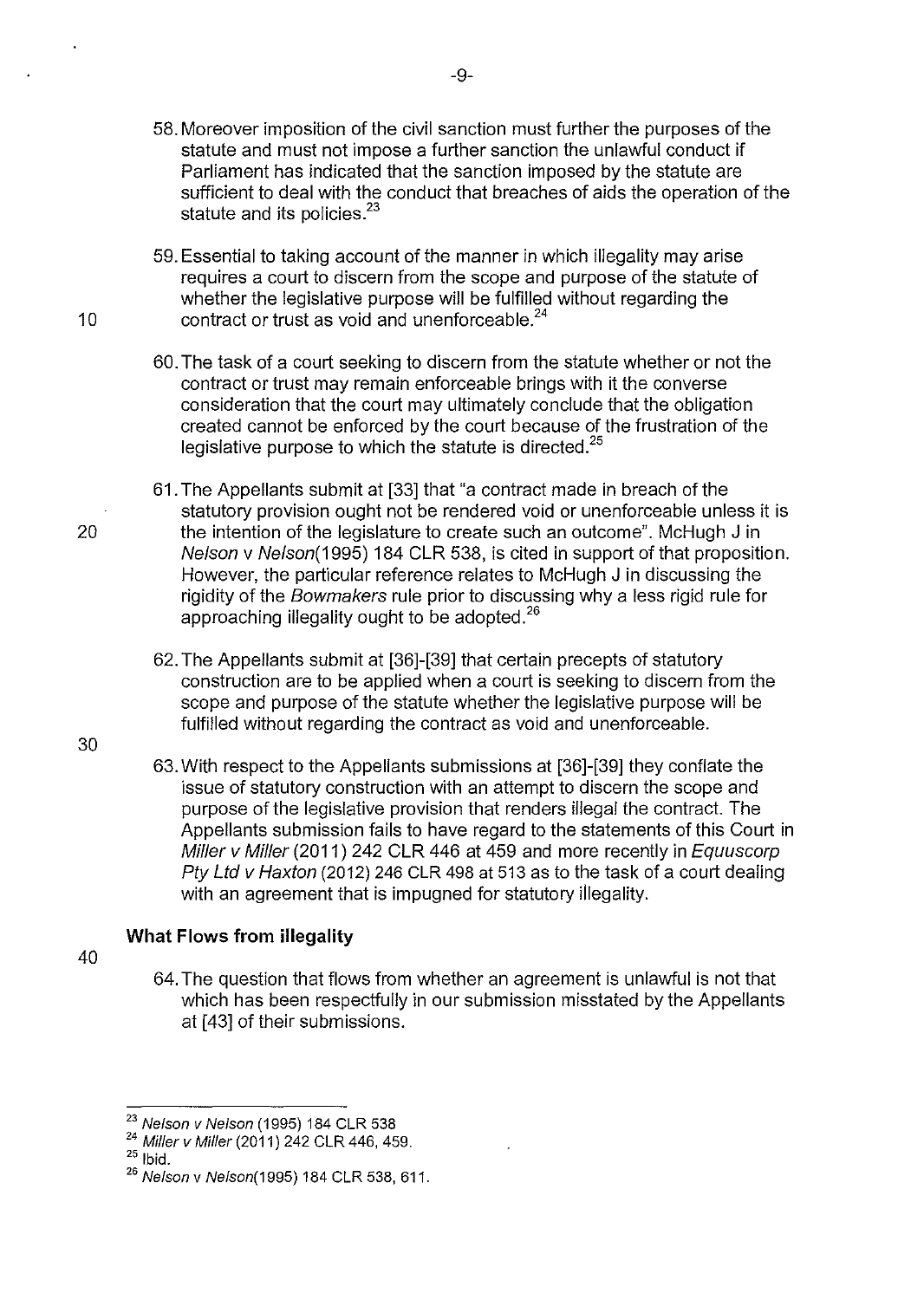- 65. The task of a Court confronted by an agreement that is illegal as a result of the prohibition of a statutory provision is first to seek to discern from the scope and purpose of the statute of whether the legislative purpose will be fulfilled without regarding the contract or trust as void and unenforceable.<sup>27</sup> 66. That task as stated by this Court in Mille?*<sup>8</sup>*has been addressed further by the majority of this Court in Equuscorp.<sup>29</sup> 67. French CJ, Crennan and Kiefel JJ in Equuscorp<sup>30</sup> cite Miller<sup>31</sup> and go on to 10 distill the principles that emerge from the authorities of this Court that show that; 20 an agreement may be unenforceable for statutory illegality where: *(i)* the making of the agreement or the doing of an act essential to its formation is expressly prohibited absolutely or conditionally by the statute; (ii) the making of the agreement is impliedly prohibited by statue. A particular case of an implied prohibition arises where the agreement is to do an act the doing of which is prohibited by the statute; (iii) the agreement is not expressly or impliedly prohibited by a statute but is treated by the courts as unenforceable because it is a "contract associated with or in the furtherance of illegal purposes". In the third category of case, the court acts to uphold the policy of the law, which may make the agreement unenforceable. That policy does not impose the sanction of unenforceability on every agreement associated with or made in furtherance of illegal purposes. The court 30 must discern from the scope and purpose of the relevant statute "whether the legislative purpose will be fulfilled without regarding the contract or the trust as void and unenforceable." As in the case when a plaintiff sues another for damages sustained in the course of or as a result of illegal conduct of the plaintiff, "the central policy consideration at stake is the coherence of the law."<sup>32</sup> 68. The principles stated by the majority in  $Equuscorp<sup>33</sup>$  as to the three categories of case that give rise to the circumstances whereby an agreement may be unenforceable because of statutory illegality applies in 40 our submission with no difference if the agreement relates to a trust,
	- contract or property such as a lease as in this case.

 $33$  lbid.

<sup>&</sup>lt;sup>27</sup> Miller v Miller (2011) 242 CLR 446, 459.

 $28$  Ibid.

<sup>&</sup>lt;sup>29</sup> Equuscorp Pty Ltd v Haxton (2012) 246 CLR 498.

 $30$ <sub>lbid.</sub>

<sup>&</sup>lt;sup>31</sup> Miller v Miller (2011) 242 CLR 446.

 $32$  Equuscorp Pty Ltd v Haxton (2012) 246 CLR 498, 513.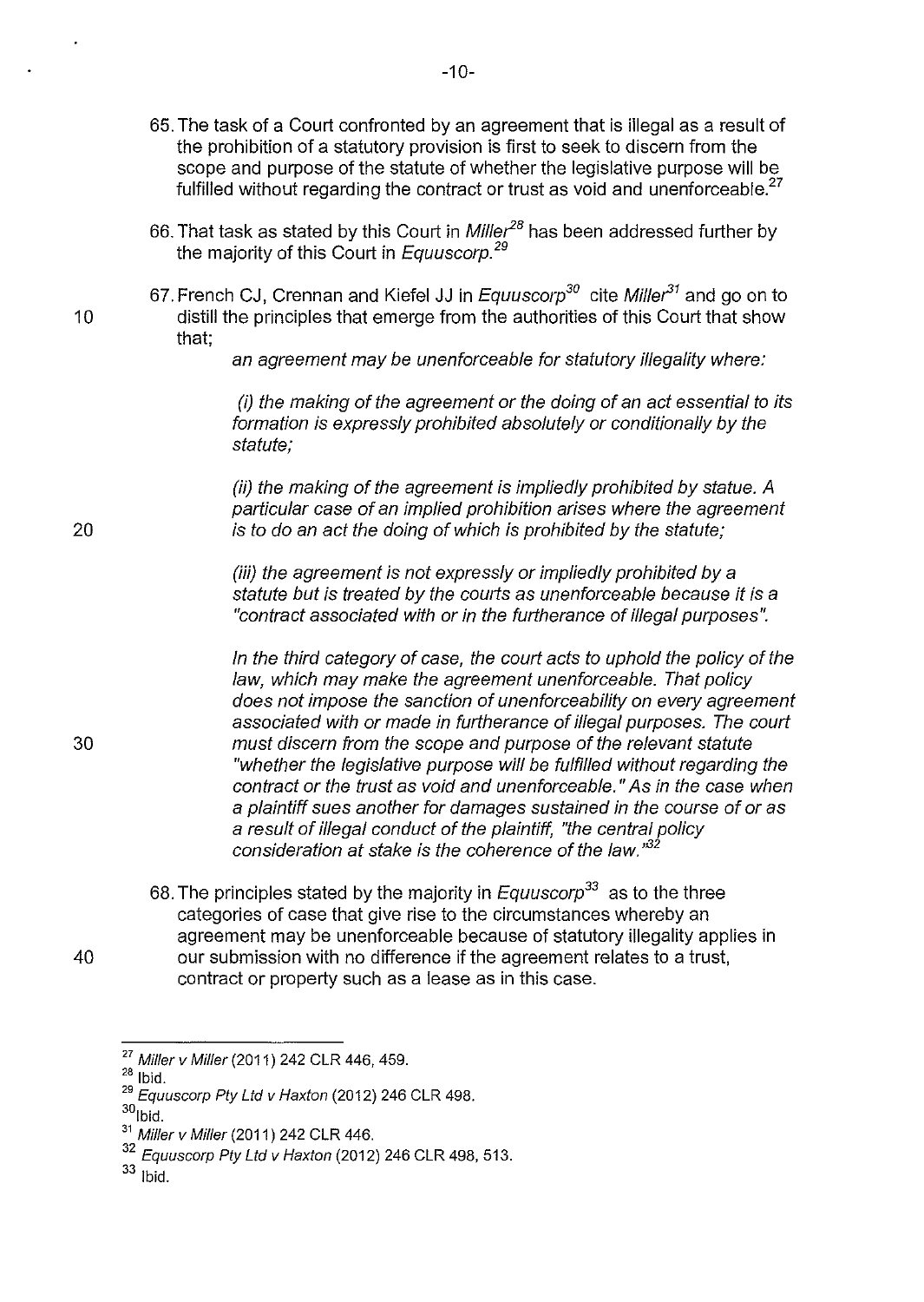69.1t is noteworthy that Nelson was indeed a case that dealt with the consideration of these principles in the context of a property transaction.

## **Review of the Liquor Act**

- 70.Analysis of the Liq Act is to be undertaken having regard to the task as stated by the majority in *Equuscorp*,<sup>34</sup> as the most recent statement of 10 **principle of this Court with respect to agreements infected by statutory** illegality.
	- 71. The provision of the Liq Act that relevantly bears upon the Lease the subject of the proceedings is s.92(1 )(d). That provision provides:

## **92 Control of business conducted on licensed premises**

(1) A licensee or a related corporation of the licensee must not:

. . . . .

- (d) lease or sublease any other part of the licensed premises except with the approval of the Authority.
- 20 Maximum penalty: 50 penalty units
	- 72. Having regard to the principles enunciated in *Equuscorp*,<sup>35</sup> the provision prohibits a lease or sub-lease except where that approval of the Authority has been given.
- 73. That provision satisfies the first category of case where agreement may be unenforceable for statutory illegality as stated in  $Equuscorp<sup>36</sup>$  as (i) the making of the agreement or the doing of an act essential to its formation is expressly prohibited absolutely or conditionally by the statute; in this case the Lease. For the same reasons it may be argued that the Lease falls 30 within the second category of case stated in Equuscorp/*7* which may gives rise to its unenforceability.
	- 7 4. The CA directed their inquiry to the third category of case identified in Equuscorp. *<sup>38</sup>*
	- 75. The CA held that a Lease existed and correctly that the existence of the Lease relevantly engaged s.92(1) of the Liq Act.
- 76. The CA then correctly (as the authorities identified make plain) sought to 40 discern the scope and purpose of the statute and whether that legislative

- $36$  Ibid.
- 37 Ibid.
- $38$  Ibid.

- 
- 

 $34$  lbid.

<sup>&</sup>lt;sup>35</sup> Equuscorp Pty Ltd v Haxton (2012) 246 CLR 498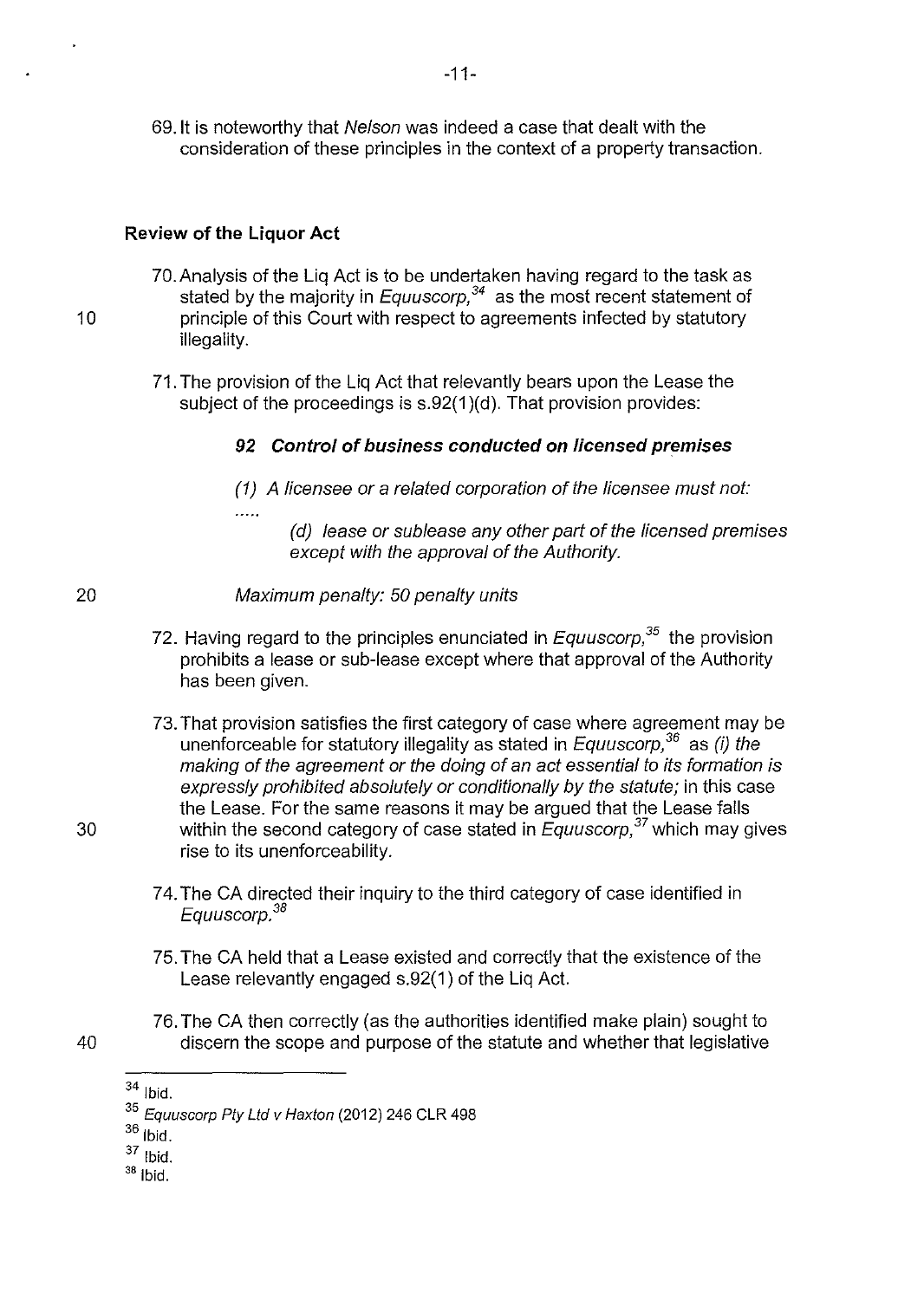purpose would be frustrated by the existence of this Lease remaining enforceable.<sup>39</sup>

The CA made the following statement about the policy behind the statutory provisions of the Lig Act: The policy of the Act generally, and ss 91 and 92 in particular, is to ensure that the licensee or in the case of a licensee which is a Corporation, the manager of licensed premises, at all times is responsible for the personal supervision and management of the (lawful) conduct of the business of the licensed 10 **premises.** That objective cannot be realised if any part of the licensed premises is subject to a lease to a third party who might not be a fit and proper person to be a licensee or, for that matter, a manager, but who, by virtue of the lease is exclusive possession of part of the licensed premises thus having the right to exclude there from a licensee or in the case of a corporate licensee, the manager*<sup>40</sup>*

- 77. Appellants submit at (57] that on its terms the Liq Act does not provide that any agreement made contrary to the prohibition in the Act is void and that consequences would only occur where there are expressed words in the 20 statute to that effect.
	- 78. That submission fails to have regard to what this Court has said in Equuscorp*<sup>41</sup>*with respect to the third category of case that would lead to an agreement being rendered unenforceable where it is in breach of a statute.<sup>42</sup>
- 79.As their Honours made plain in Equuscorp*43* the third category of case engages the concept of upholding the policy of the law. A court in seeking to uphold the policy of the law will not render unenforceable the agreement 30 that is prohibited by the statute in every case.
	- 80. Their Honours contemplated that there will be circumstances where the agreement remains on foot despite the breach of the statute.<sup>44</sup> For that reason their Honours have, in developing how a court is to approach the third category of case, made clear in Equuscorp*45* that a court at first instance would examine the statute and discern from it the scope and purpose to which it is directed and whether that scope and purpose can be fulfilled notwithstanding the agreement that is infected with illegality.<sup>46</sup>

<sup>&</sup>lt;sup>39</sup> Polish Club v Gynch [2014] NSWCA 321 at [72], [79] and [81] - AB p 838 - 840.

<sup>40</sup> Polish Club v Gynch [2014] NSWCA 321 at [72] - AB p 838.

<sup>&</sup>lt;sup>41</sup> Equuscorp Pty Ltd v Haxton (2012) 246 CLR 498.

 $42$  Ibid, 513.

 $43$  Ibid.

<sup>44</sup> Ibid, 513.

 $45$  |bid.

 $46$  Ibid.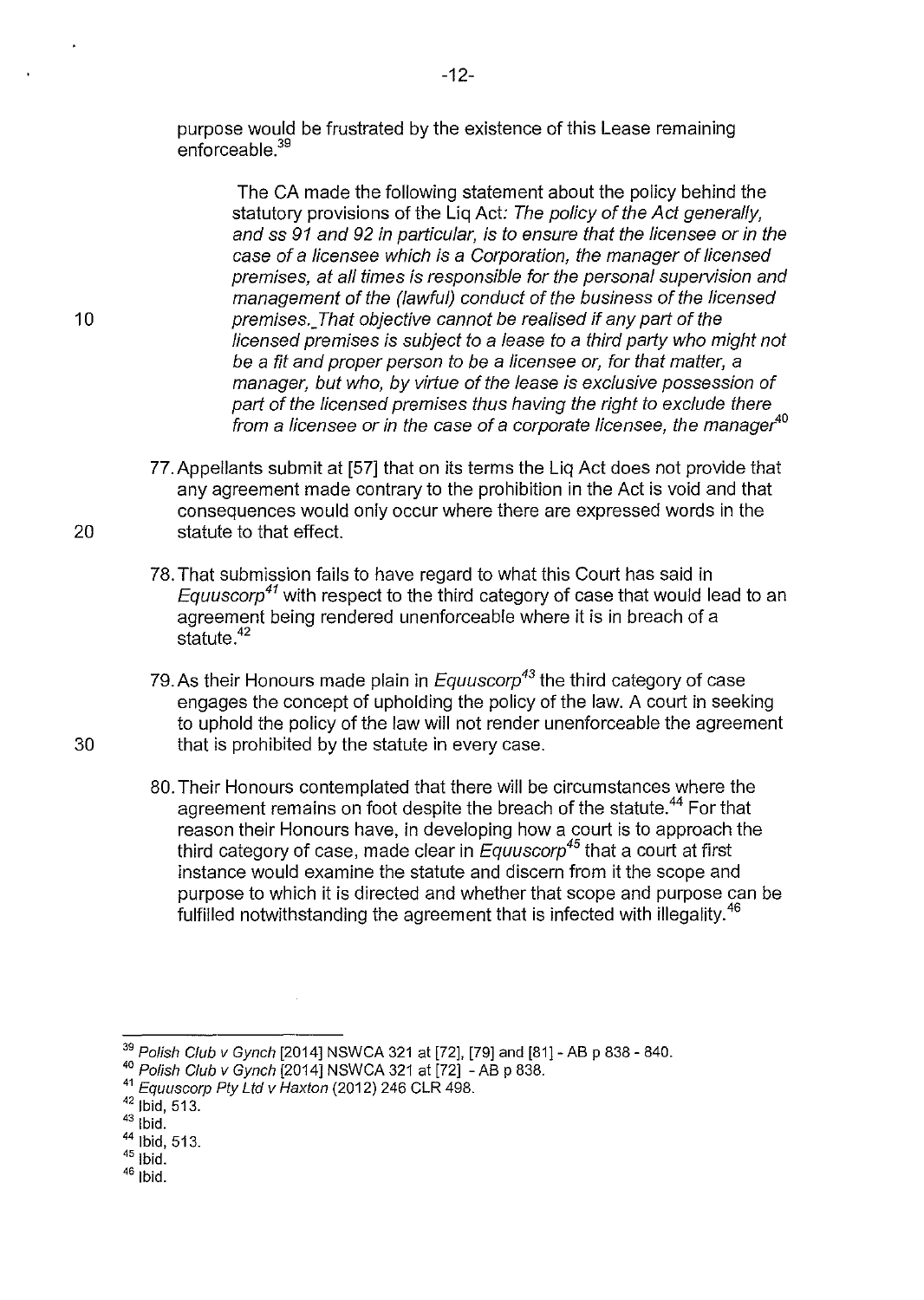81. The exercise that a court is to undertake when considering the third category of case as described in Equuscorp*47* was precisely the exercise that the CA undertook in the appeal below.

### **Legislative Purpose - Liquor Act and its provisions**

- 82. The first proposition at AS [63] that "CA misconstrued the legislative 10 purpose inherent in statutory prohibition: it does not require the licensee (respondent) to personally supervise and manage the conduct of the business of a lessee in a portion of the premises in which liquor is not sold or supplied'' is fundamentally flawed.
	- 83. The first object of the Liq Act is to regulate and control the sale, supply and **consumption** of liquor<sup>48</sup>.
- 84. Section 3(2) of the Liq Act requires that in order to secure the objects of the Act each person who exercises functions including a licensee must have 20 due regard to matters concerning sale supply service and consumption of liquor.
	- 85. It is plainly not simply the sale and supply of liquor to which the Liq Act directs its attention.
	- 86. The restaurant at all times formed part of the licensed premises. The Club licence authorises the licensee to sell liquor on the licensed premises for consumption on the licensed premises<sup>49</sup>.
- 30 87. The responsibility of the licensee undoubtedly extends to the whole of the licensed premises including, importantly, where liquor is consumed. Examples of the responsibilities include:
	- not permitting intoxication or quarrelsome conduct<sup>50</sup>;
	- licensee must not permit licensed premises to be used for the sale of goods suspected of being stolen or prohibited drugs<sup>51</sup>;
	- controlling the behaviour of patrons after they leave the licensed premises, inter alia, because of the manner in which the business of the licensed premises is conducted $52$ ;
- 40 not allow liquor to be sold or supplied to a minor<sup>53</sup>.
	- $47$  Ibid.

<sup>48</sup> Section 3(l)(a) *Liq Act* 

 $49$  Section 18(1) Liq Act

 $50$  Section 73(1) Liq Act

<sup>&</sup>lt;sup>51</sup> Section 74(1) Liq Act

<sup>&</sup>lt;sup>52</sup> Section 79 Liq Act

<sup>53</sup> Section 117(8) Liq Act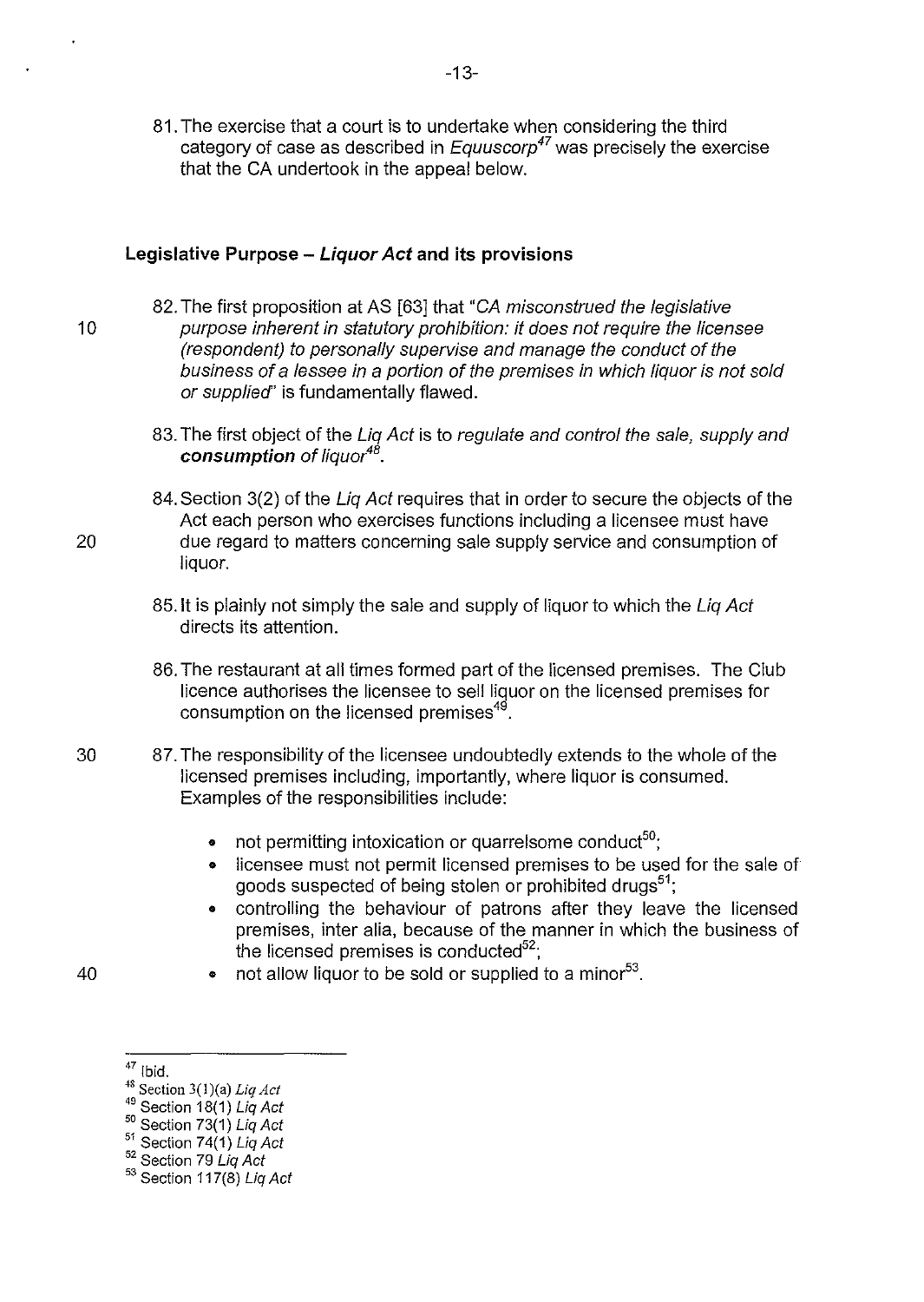- 88.At AS [66] the appellants assert that the CA did not explain how the "overarching responsibility of the licensee to personally supervise and manage the conduct of the business of the licensed premises" could have been complied with had the consent been given. The point is that consent would not have been given. The Appellants have not led any evidence in support of the proposition that the authority could have or would give consent to the lease. It is the necessary consequence of the way in which the appellants have put there case from the outset asserting a right to exclusive possession without any reservation to the landlord or other 10 condition, that the authority would not approve such an arrangement. The Authority would not approve an arrangement whereby the licensee does not have the necessary control of the licensed premises, in particular an area where liquor is to be consumed.
- 89.A restaurant in a club where liquor is consumed hardly equates to space occupied by a florist or a physiotherapist in club premises, even accepting for a moment that premises of that type would form part of the licensed premises of a club. If the authority is invited to give its consent to the lease of part of licensed premises for the purposes of a florist then one could 20 imagine the grant of a consent subject to a condition that liquor not be sold supplied or consumed in that space. That could hardly be applied to the restaurant within the club and the appellants have never so asserted.
- 90. The focus of the appellants therefore at AS [67] and AS [68] on the sale and supply is misplaced. Consumption is equally important and the whole of the licensed premises must be supervised. The reference to the affidavit of Mr Romanowski did not lead to a conclusion other than a finding about how liquor was served to patrons who then consumed it in the restaurant area. There is no conclusion of fact that by such observation, without access to 30 the restaurant area, the licensee's manager Mr Romanowski was able to personally supervise and manage the whole of the licensed premises including the restaurant.
	- 91. At AS [69]-[73] the appellants assert a failure to consider "range of other potential consequences that could be invoked' as a consequence of breach of s 92(1)(d) Lig Act. It is not clear that each of the matters relied upon now were put to the CA but nevertheless they do not advance the appellants' case.
- 40 92. The analysis of the CA at  $[79]^{54}$  is compelling. The CA recognised that there were potential criminal sanctions but not withstanding the purpose or policy of the Liq Act will be frustrated unless the prohibited lease was rendered unenforceable and void.
	- 93. The CA understood the significance of the sanction imposed by way of declaring unenforceable the agreement but in doing so made it plain that any sanction short of that would not address the central consideration that it needed to in such cases, being whether allowing the lease to continue

<sup>54</sup> AB 839-840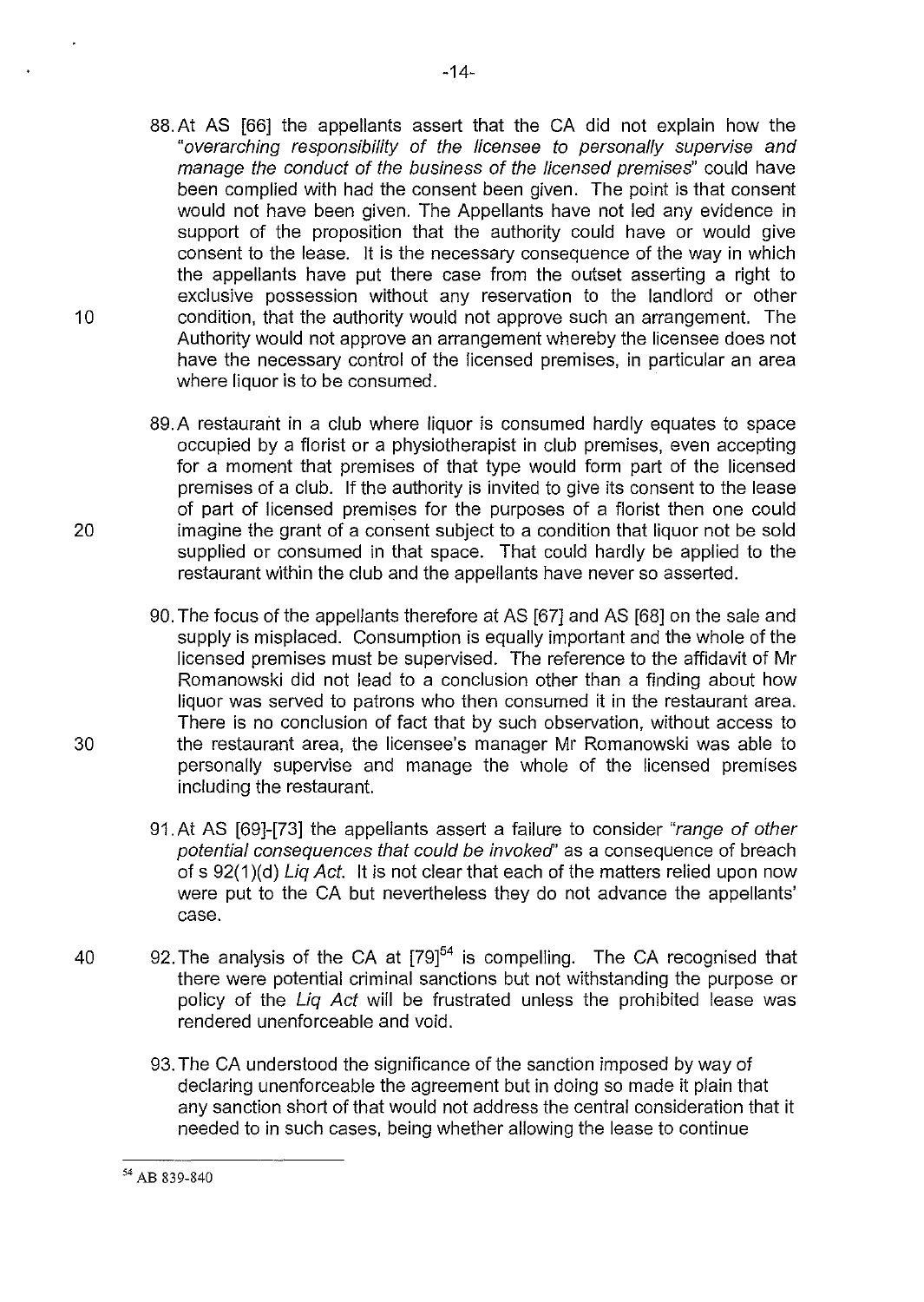would frustrate the implementation of the legislative purpose of the statutory prohibition.

94. The CA carefully approached the question of the ultimate sanction to impose they did so having regard to the consideration that they are required to applying the authority and reached a conclusion which they were entitled to do that the only appropriate answer was that the Lease be declared unenforceable because of its frustration of the policy behind the statutory provision.

10

20

### 95.1n relation to the specific matters put at AS [69]:

### [69.1] Redefinition of licensed premises.

This does not go to the point of discerning the consequences of a breach of s  $92(1)(c)$  Liq Act. In the present case there was no evidence that such a redefinition of boundaries was even possible and on its face would lead to absurd of practical arrangements.

### [69.2] Cancellation of liquor licence

It seems unlikely that the legislature intended that the very reason for being of a registered club ceases to exist because of the breach of section 92(1)(c) Liq Act. In addition the necessary consequence of a cancellation would be, ironically, ceased for practical purposes the operation of the restaurant as licensed premises. Upon cancellation of the licence the club also ceases to be a registered club<sup>55</sup>.

30 [69.3] Liquor licence suspended

> The same observations as in the preceding paragraph apply, although obviously only for the period of the suspension.

[69.4] The authority could have imposed a condition

Again the appellants err by focusing upon sale of liquor and in any event is not relevant to the question at hand.

40 [69.5] Disqualify the licensee

> That has the same effect as a cancellation and the observations above apply.

[69.6] Reprimand the licensee.

That does not achieve the objects of the Act to prevent an arrangement whereby the licensee cannot supervise the premises.

<sup>55</sup>*Registered Clubs Act (NSW)* 1976 section 4.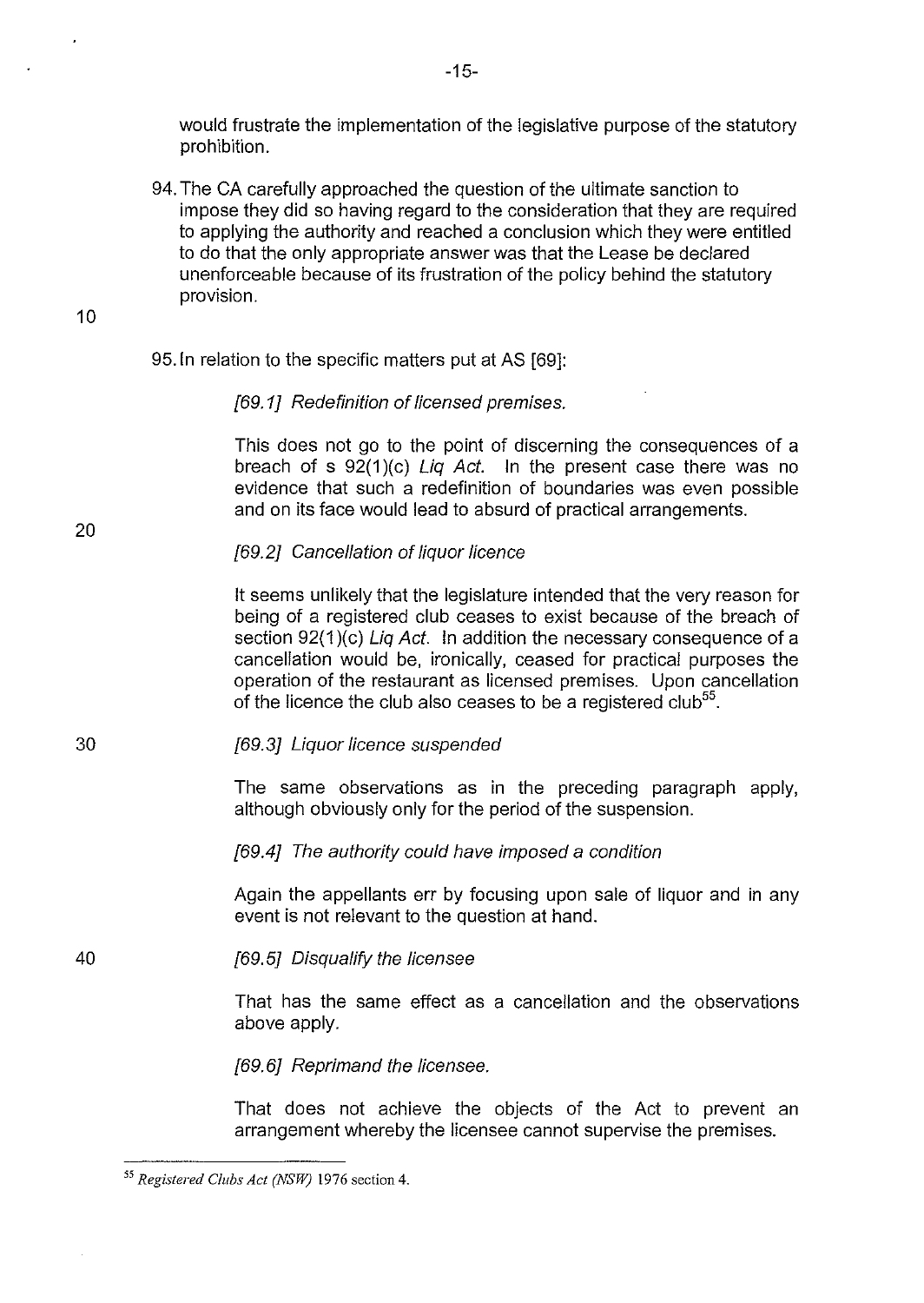# [69.7] Criminal proceedings

Dealt with by the CA and again the conclusion is demanded that criminal proceedings do not of themselves allow the achievement of the object of the provision - an end to the arrangement so that the licensee can properly supervise the conduct of the licensed premises.

- 10 96. The disciplinary provisions relating to registered clubs in fact are in Part 6A of the Registered Clubs Act 1976 rather than in the Liq Act to which the appellants have referred. Nevertheless, the potential disciplinary sanctions are not materially different.
	- 97. The availability of a prosecution or disciplinary measures do not of themselves as a matter of general principle mean that the objects of the Act in dealing with an illegality have been met. It obviously depends upon the particular provision, and the particular objects or purposes of the Act.
- 20 98.An unlawful lease of the present type creates an immediate issue the inability of the licensee to properly supervise the premises. A mere prosecution does not address that issue either immediately or at all. Nor does disciplinary proceedings. Each of prosecution and disciplinary proceedings address the breach by the licensee and each remains available, obviously, even if the lease is unenforceable.
- 99. The only remedy in the present circumstances in order to enable the licensee to properly supervise the licensed premises is that the lease be unenforceable. It is true though that but for the appellants' service of a 30 notice and reliance upon s 16 of the RL Act the respondent could have remedied the illegality by service of one months notice terminating the lease which it in substance though not form, sought to do.
	- 100. It is not possible to conclude (AS (71]) that the Authority may well have given and may still give approval. If comments above at [???] are apposite. It is also worth repeating that there having been at no point any concluded agreement between the parties no application could have been made.
- 40 101. The appellants' argument<sup>56</sup> that the conclusion that the lease was unenforceable was entirely disproportionate to the seriousness of the illegality involved is without foundation. Whilst there was evidence that the appellants carried out certain works, there was no evidence of a "significant loss" to be incurred by the appellants if the lease were held to be void. Further, it should not be forgotten that the rent for the lease was merely \$500 per week to conduct a restaurant within club premises where the premises were only available to members and their guests, not the public at

<sup>56</sup> AS [73]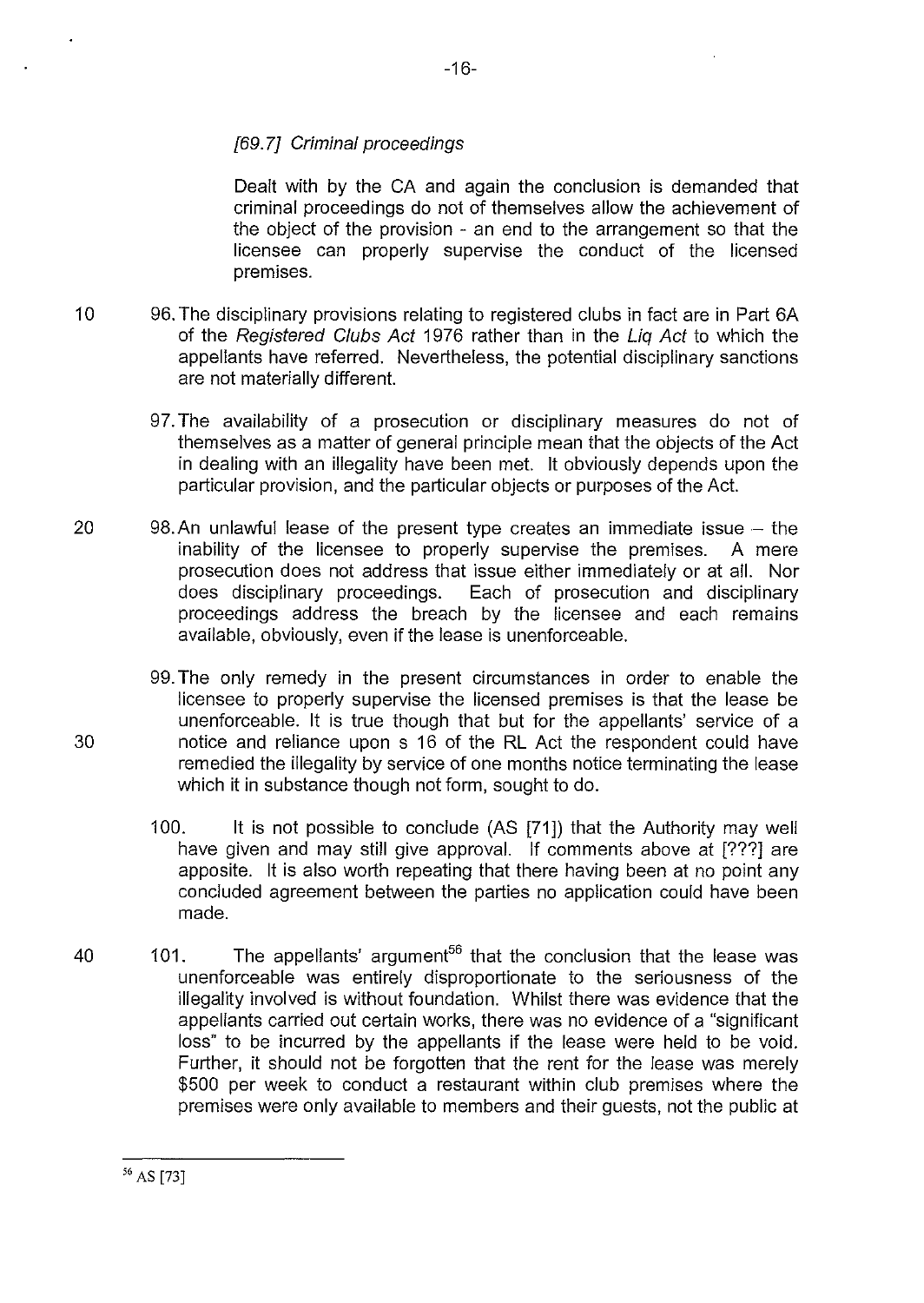large. It was not a business created and run independently of the operation of the club.

102. The appellants made the forensic decision to limit their claim to substantively the enforcement of the lease they claimed. There was no alternate claim for damages in equity or common law for breach of contract, misrepresentation, proprietary estoppel or the like. That decision by the appellants cannot affect the proper approach to statutory construction which the Court must undertake.

10

103. The asserted errors at AS [73.4] and following should be dealt with in terms

> [73.4] There is no presumption relevant here as referred to above. This Court in Nelson applied the principles of the doctrine of illegality to a proprietary interest without approaching the question on the basis there is the presumption asserted by the appellants.

> [73.5] The Bowmakers principle is not good law. Again the appellant is wrong in submitting that "title was conferred by operation of the RLA". The RLA simply identified the term of the lease after its provisions were activated by the appellants by the giving of notice. Title had been conferred by the grant of exclusive possession.

> [73.6] Any undertaking or prohibition in relation to the service of liquor is no answer for the reasons set out above. The evidence did not demonstrate that the respondent was well able to personally supervise and manage the licensed premises because it was the fact that the appellants were entitled to eject the respondent's representatives from the restaurant.

> [73.7] It is not clear precisely what the appellants are saying here. The Court is concerned with the present lease not "a lease" or "any lease". The present lease provided for exclusive possession without any reservation of rights to the Club. The argument in fact exposes one of the major difficulties in the appellants' case. The appellants did not ever assert an agreement for lease nor seek a declaration as to the terms of a lease or any implied terms or the like. Rather they simply relied upon the fact of exclusive possession and a misplaced reliance upon the Bowmakers principle to not plead reliance upon the unlawful lease. Yet here, the appellants assert a reservation or an implied term contrary to its case from the outset. Section 85(1 )(c) of the Conveyancing Act does not assist the appellants either. Reliance on this particular point was never raised and should not be permitted now.

(It should be noted that the appellants have not hitherto asserted). The licensees requirements to supervise the conduct of the licensed

20

30

40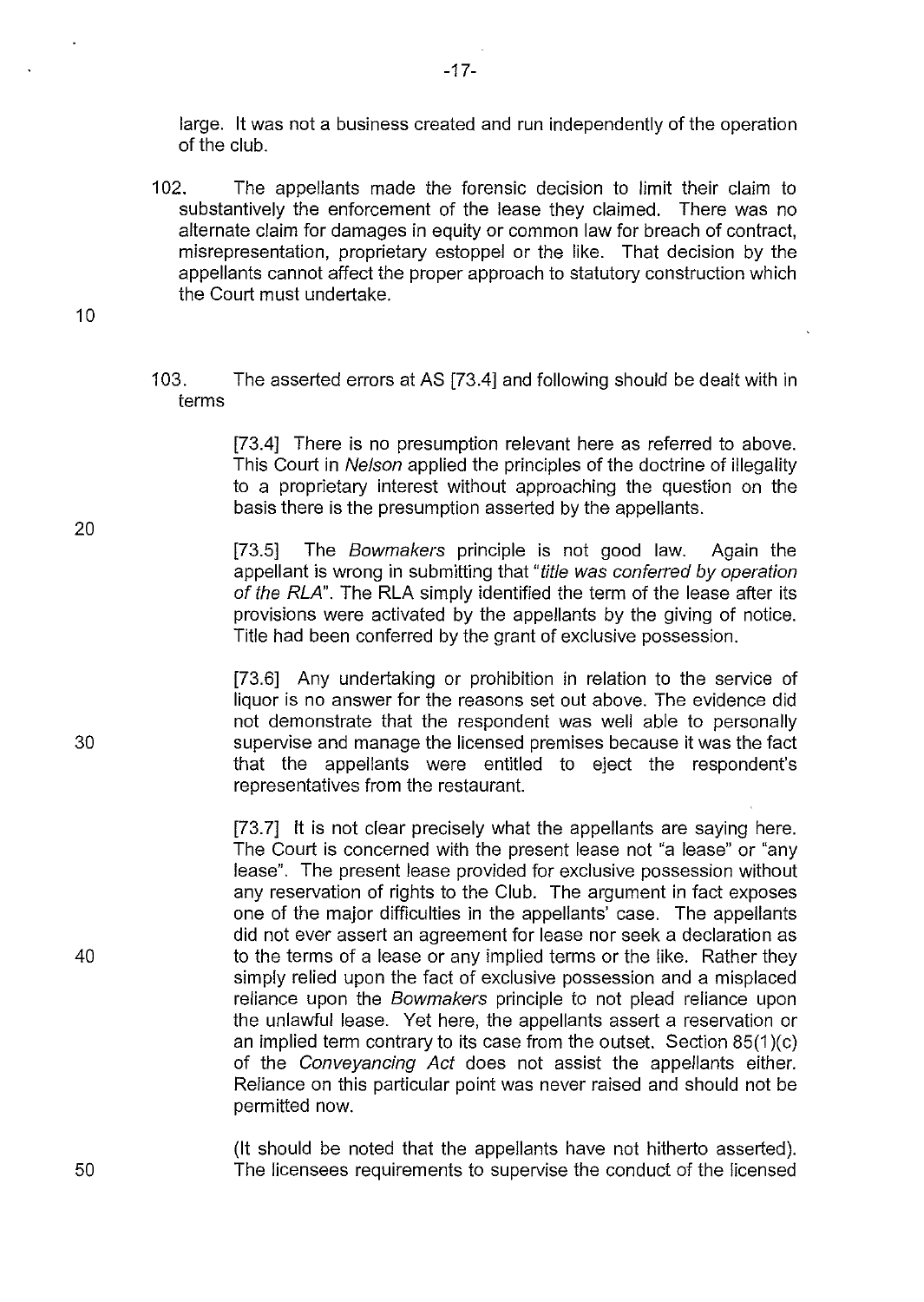premises are a constant requirement inconsistent with the granting of exclusive possession with a right of access.

That is, the right of access implied by s 85(1 )(c) of the Conveyancing Act is construed in the context of a grant of exclusive possession to a tenant. It cannot imply the constant supervision required by a licensee.

[73.8] This submission does not add to what has previously been said by the appellants.

[73.9] The appellants repeat the error by describing a lease as arising by the operation of the RLA and the respondent's submissions in relation to the impliedly asserted conflict between the Liq Act and the RLA are at paragraphs [??], [??] of these submission

### "The appellants were innocent parties"

- 1 04. The appellants are again departing from the case put to date. Be 20 that as it may, it hardly takes the case any further.
- 105. It defies common sense to suggest otherwise that the appellants were aware at the time of entry into possession that there was no application to the authority for consent. The terms of the arrangement were not agreed, not even the duration of the lease. It was only after the appellants served a notice claiming the right under s 16 of the RLA that the duration of the lease had the potential to become certain. It is also common sense that some information about the proposed lessee would be required by the authority in the making of the application and the 30 appellants well knew that they had not themselves provided any such information nor signed any forms in relation to such an application. Any such application for consent the details of the proposed arrangement and the identity of the proposed lessee and their capacity to manage that part of the licensed premises appropriately are at the forefront. It cannot truly be said that the claimant was ignorant or mistaken as to the factual circumstances whereby there was no consent from the authority. It must have known.
- 106. Further, the allegation was not put at first instance and therefore not 40 able to be tested. The appellants should not be able to make that submission now.
	- 107. The appellants also assert for the first time<sup>57</sup> that there is an implied term in the lease. The appellants should not be permitted so to do in circumstances where it expressly disavowed a concluded agreement.

10

57 AS [77]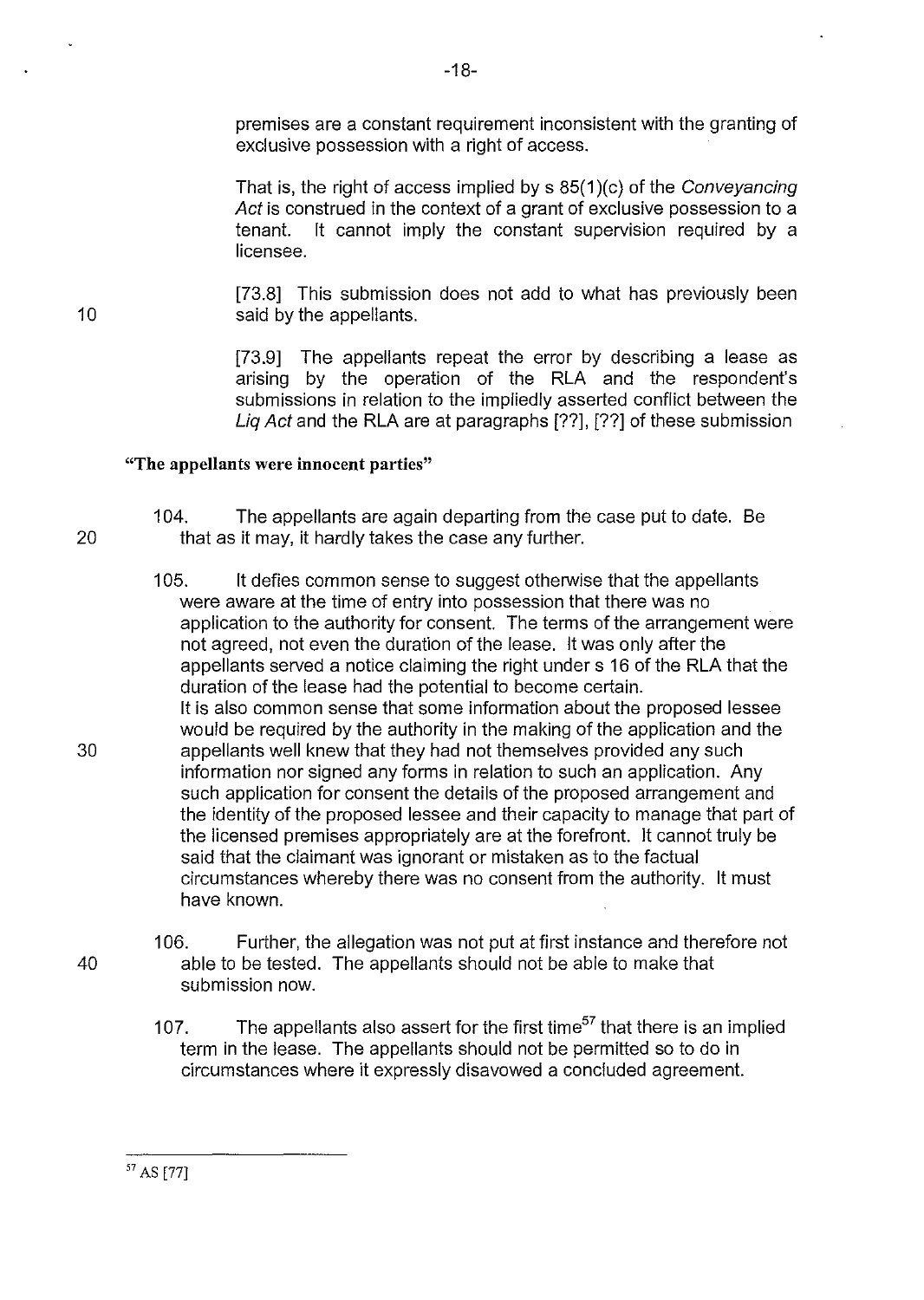# **Exclusive possession under the lease not inconsistent with LA- AS [85]-[92]**

- 108. The respondent has dealt with this submission at [23] above.
- 109. The assertion by the appellants<sup>58</sup> that the consequence of unenforceability "would have the effect of enriching the respondent as a result of its own wrong'' cannot pass without comment. There was no such evidence of any enriching of the respondent. For example, there was no evidence that the rent at \$500 per week was below market rent or that 10 some other person would pay a sum in excess of \$500 per week if the lease with the appellants was terminated. Further, there was no claim of "unjust enrichment" which one might have expected had the point been good.
- 110. There is no basis for the submission. The difficulty with the submission by the appellants at [87.6] that "any lease which was declared would be subject to the rights of the respondent to enter the premises for the purpose of ensuring compliance with the LA" it is entirely contrary to the manner in which the case was conducted and the relief sought. The 20 appellants did not either in their primary position nor as an alternative assert an entitlement to a declaration of a lease upon any terms whatsoever. The appellants are bound by the manner in which they conducted their case at first instance and indeed maintained on appeal in relation to exclusive possession<sup>59</sup>.

### **Part VII:**

30 1. This part is not applicable.

# **Part VIII:**

2. The Respondent estimates that 2.5 hours will be required for the presentation of its oral argument.

<sup>58</sup> AS [83]

<sup>59</sup> Metwally v University of Wollongong [1985] HCA 28; 60 ALR 68 at 71